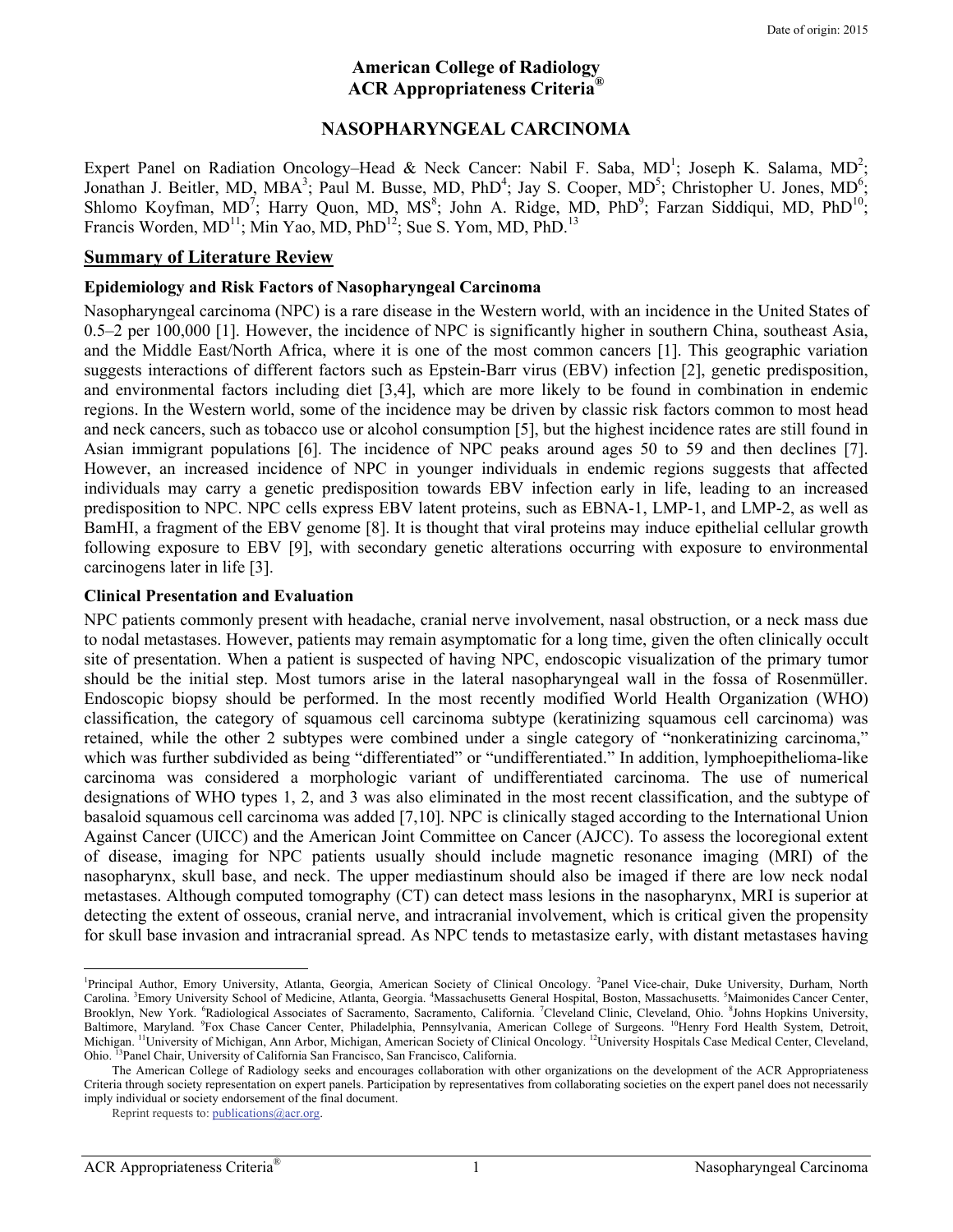a reported frequency of up to 11% [11], additional imaging with positron emission tomography (PET) may be helpful. In a case where a PET scan is not available, a bone scan and CT scan of the chest and abdomen is recommended [12,13]. In light of the evidence supporting measurement of baseline and post-treatment plasma EBV DNA levels to monitor response and recurrence, a pretreatment and post-treatment EBV DNA level may be appropriate; the value in guiding therapy is the subject of an ongoing NRG protocol [14,15].

### **General Treatment for Nasopharyngeal Carcinoma**

Given that most patients present with locoregionally advanced disease not amenable to definitive surgical resection as well as the inherent morbidity of surgical resection in the nasopharynx, most patients with NPC are treated with radiation with or without chemotherapy. Surgery is typically reserved for salvage of post-radiation therapy recurrences and can be combined with brachytherapy or other forms of reirradiation. Interestingly, in the United States, Asians have the highest rate of receiving radiation only [6], which was significant in the multivariate stratified analysis; it is unclear if this is due to an unfit or elderly age distribution in this population or a cultural or socioeconomic factor resulting in higher levels of guideline-discordant care.

### **Treatment of Stage I (Early) Disease**

NPC is a radiosensitive tumor, and early-stage disease (T1N0) is usually treated with radiation therapy (RT) only. Traditionally, 3-D conformal radiation therapy (3D-CRT) has been used for treating early-stage NPC, but recent randomized studies point to the benefits of intensity-modulated radiation therapy (IMRT) in avoiding late toxicities such as xerostomia [16,17]. In 1 randomized study comparing 3D-CRT with IMRT for early-stage NPC patients, the European Organisation for the Research and Treatment of Cancer (EORTC) core questionnaire and EORTC quality-of-life module for head and neck cancer (QLQ-H&N35) were completed at baseline and 2, 6, and 12 months after RT to assess for differences in toxicity based on radiation technique. At 12 months post-RT, more patients had recovered at least 25% of pre-RT stimulated whole saliva, 12 (50.0%) in the IMRT group compared to 1 (4.8%) in the 3D-CRT group. Furthermore, recovery of 25% of pre-RT stimulated parotid saliva flow was seen in 20 patients (83.3%) in the IMRT group and 2 patients (9.5%) in the 3D-CRT group. This study confirms that IMRT was superior to 3D-CRT in terms of parotid sparing and improved quality of life for early-stage disease [16]. In a second study of 60 patients with stages T1–2bN0–1M0 [18], patients were randomized to either IMRT or 2D-CRT. At 1 year after treatment, patients in the IMRT arm had a lower incidence of severe xerostomia based on the Radiation Therapy Oncology Group®/EORTC late radiation morbidity scoring criteria compared to patients receiving 2D-CRT therapy (39.3% versus 82.1%; *P*=0.001) [17]. Regarding intensitymodulated proton therapy in NPC, mature clinical data is lacking, although some institutions have started performing comparative studies between the 2 modalities [19]; in the main, it remains a largely experimental approach.

Early-stage NPC is curable with RT alone, with a 5-year overall survival (OS) of close to 90% for stage I disease [18,20]. Even though a noted improvement in outcome in recent years can be attributable to better staging modalities and stage migration, an improvement in radiation planning and delivery techniques likely explains at least some of this improvement [12,20]. It is unclear if adjuvant or neoadjuvant systemic therapy would offer any benefit to patients with early-stage NPC, as very few patients with stage I or early stage II disease have been included in clinical trials examining this question.

# **Treatment of Stage II (Intermediate) Disease**

Patients with stage II NPC (T1N1, T2N0-1), especially those with node-positive disease, have a substantial rate of distant metastases, and therefore concurrent chemotherapy and radiation therapy is recommended [21]. In a study involving 230 stage II (Chinese staging of 1992) NPC patients (T1-2N1 or T2N0 with parapharyngeal space involvement), participants were randomized to RT alone (n =114) or RT with concurrent cisplatin (n =116) (CCRT). Patients on the CCRT arm received cisplatin (30 mg/m2 weekly during CRT) and had a statistically significant improvement in the 5-year OS rate (94.5% versus 85.8%,  $P=0.007$ ), progression-free survival (PFS) rate (87.9% versus 77.8%, *P*=0.017), and distant metastasis–free survival rate (94.8% versus 83.9%, *P*=0.007). There was, however, no difference noted in the 5-year locoregional relapse–free survival rate (93.0% versus 91.1%, *P*=0.29) [22]. The main contributor to the improvement in OS was the significant reduction in the rate of distant metastases. Furthermore, on multivariable analysis the only independent factor associated with OS, PFS, and distant control was the number of chemotherapy cycles administered. As one might expect, chemotherapy leading to improvements in outcome also resulted in increased acute toxicity. Fortunately, no clear increase in chronic toxicities was observed. These findings support concurrent chemoradiotherapy as the treatment of choice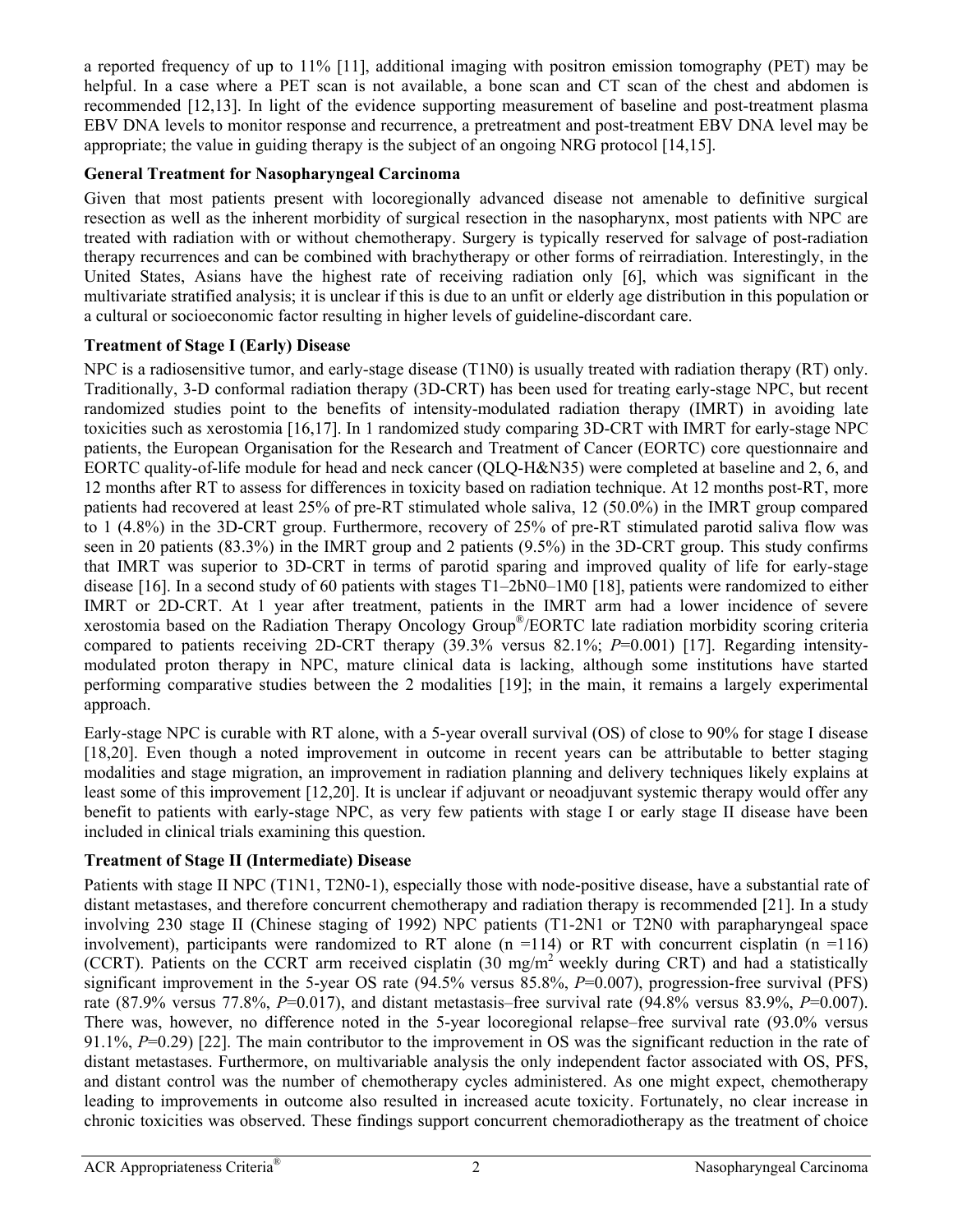for patients with stage II NPC [22]. As patients with T2N1 disease appear to have a higher distant metastasis risk compared to patients with T2N0 and T1N1 disease, the use of systemic therapy for patients with T2N1 disease is more justifiable [23,24].

## **Treatment of Stage III or IV (Advanced) Disease**

### *Concurrent Chemoradiotherapy*

Concurrent chemotherapy and radiation is the backbone of treatment of locally advanced NPC. One of the early trials comparing radiation alone to concurrent chemoradiotherapy was the phase III Intergroup 0099 study randomizing patients to RT only (1.8 to 2.0 Gy per day for 35 to 39 fractions, for a total dose of 70 Gy) versus RT plus chemotherapy. Of note, the RT was delivered using opposed lateral beams, not IMRT. The chemotherapy regimen consisted of cisplatin 100 mg/m<sup>2</sup> on days 1, 22, and 43 during RT, followed by cisplatin 80 mg/m<sup>2</sup> on day 1 and 5-fluorouracil (5-FU) 1000 mg/m<sup>2</sup>/day on days 1 to 4, administered every 4 weeks for 3 cycles after RT. Although only 63% of patients completed 3 cycles of concurrent therapy and only 55% completed adjuvant chemotherapy, by intention-to-treat analysis, the use of concurrent chemotherapy dramatically improved both PFS and OS. The median PFS time was 15 months for eligible patients on the RT arm and was not reached for the chemoradiotherapy group. Furthermore, the 3-year PFS rates were 24% and 69%, respectively (*P*<0.001). The median survival time was 34 months for the RT arm and was not reached for the chemoradiotherapy arm, and the 3-year survival rates were 47% versus 78%, respectively (*P*=0.005) [25].

Other studies have confirmed the basic findings of the Intergroup 0099 study, demonstrating its applicability to endemic NPC regions and confirming the essential role of concurrent therapy [26-30]. However, the difficulty of administering a concurrent and adjuvant chemotherapy regimen remains a challenge due to acute and late toxicities. This has led to an increased interest in investigating the efficacy of alternative cisplatin dosing schedules or alternative systemic agents combined with radiation therapy. A single-center noninferiority trial compared carboplatin 100 mg/m<sup>2</sup>/day [7,19,31,32] with cisplatin 100 mg/m<sup>2</sup>/day [17,33] in the concurrent setting. Following the completion of chemoradiation, those assigned to the carboplatin arm received carboplatin at area under the curve dose 5 intravenously and 5-FU infusion at 1000 mg/m<sup>2</sup>/day by 96-hour infusion every 4 weeks for a total of 3 cycles, and those in the cisplatin arm received cisplatin 80 mg/m<sup>2</sup> intravenously and 5-FU infusion at 1000 mg/m<sup>2</sup>/d by 96-hour infusion every 4 weeks for a total of 3 cycles, both beginning 4 weeks after the end of RT. The efficacy of the 2 regimens was equivalent, with carboplatin better tolerated, with less renal toxicity, nausea, vomiting, and anemia. Confirmation trials are needed, as the confidence intervals for survival in this trial were rather wide [34]. Additionally, as RT with weekly cisplatin has been found to be superior to radiation alone in randomized trials conducted in endemic regions, many Asian centers have adopted weekly concurrent cisplatin as a standard clinical practice, although the weekly regimen has not been compared head to head against the standard of 100 mg/m<sup>2</sup> cisplatin every  $\overline{3}$  weeks [35,36].

# *Sequencing of Additional Chemotherapy With Chemoradiotherapy*

Although meta-analysis results in the wake of Intergroup 0099 confirm the positive effects of concurrent chemoradiotherapy, the role of chemotherapy in the neoadjuvant or adjuvant setting remains a topic of debate [37- 39]. Adjuvant systemic therapy following concurrent chemoradiotherapy was assessed in a study from China in which a total of 251 patients were assigned to concurrent chemoradiotherapy followed by adjuvant chemotherapy, and another 257 patients were assigned to chemoradiotherapy only. Approximately 20% of the patients in the adjuvant arm did not receive chemotherapy per protocol. After a median follow-up of 37.8 months, the 2-year failure-free survival rate was 86% in the concurrent-adjuvant group versus 84% in the concurrent group (*P*=0.13) [39]. Although the data suggest that adjuvant chemotherapy may not be beneficial, it must be noted that this study was not designed as a noninferiority study against the standard. Hence, it is difficult to draw definitive conclusions. Given the fact that plasma EBV DNA levels have prognostic value in patients with recurrent metastatic NPC [40], there is increasing interest in stratifying the care of patients based on the detectability of EBV after definitive concurrent therapy [15]. NRG HN 001 randomizes patients with undetectable EBV after their definitive chemoradiotherapy to either chemotherapy with cisplatin and 5-FU versus observation. On the other hand, patients with detectable EBV will be randomized to cisplatin/5-FU versus gemcitabine/paclitaxel. The study will enroll patients in North America as well as Asia and may help answer the question of whether adjuvant chemotherapy can be omitted, at least for a selected group of patients with undetectable EBV. The study could better define the role of EBV titers in determining the most appropriate therapeutic choices after chemoradiotherapy; however, 1 issue remains: the need for harmonization of the PCR assays for detection of EBV [41] (see [Variant 1\)](#page-9-0).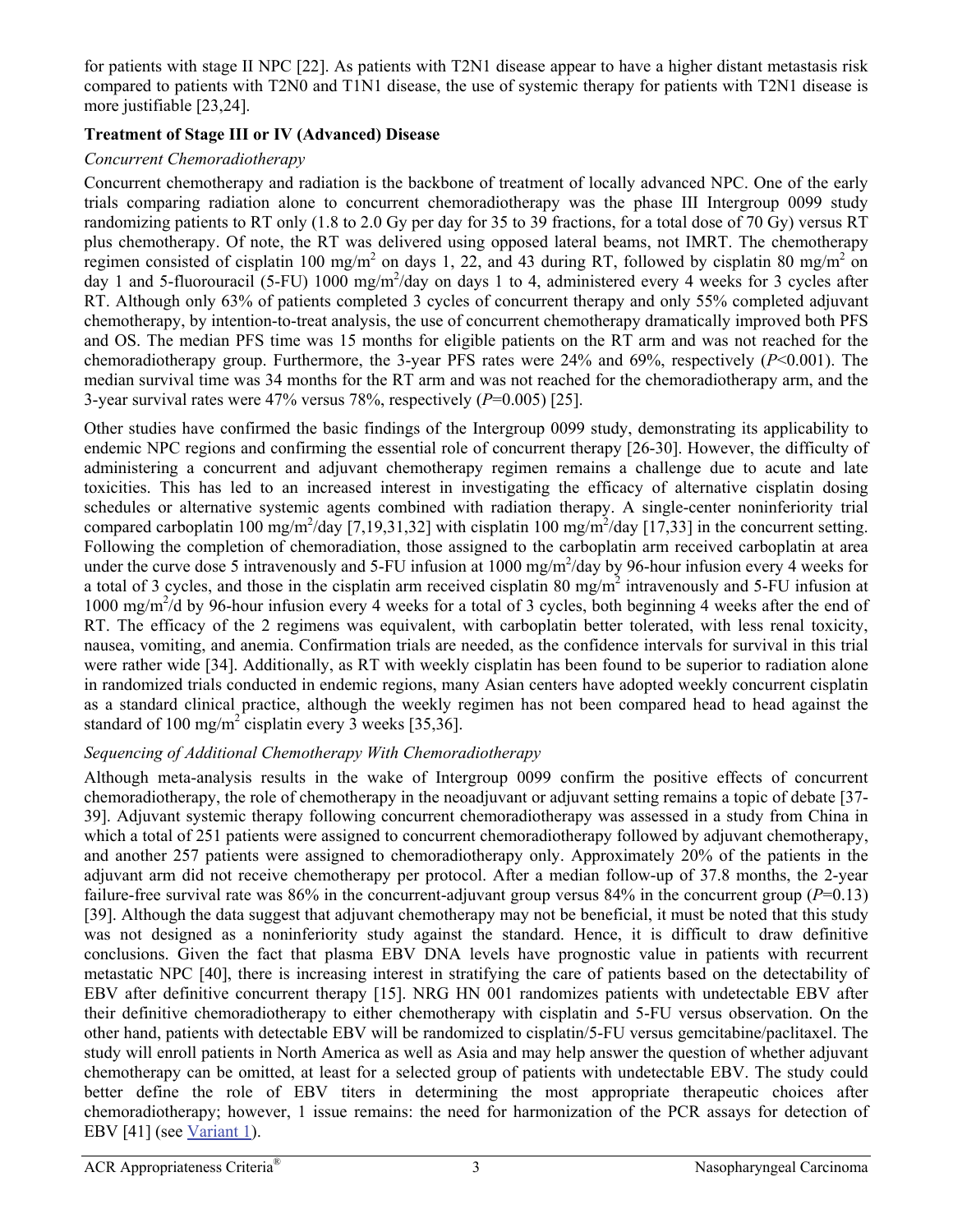As adjuvant chemotherapy on Intergroup 0099 was poorly tolerated and may not be the main factor in the improved survival seen in this study, chemotherapy given prior to chemoradiotherapy, also called neoadjuvant or induction therapy, has been proposed as a possible alternative.

Several phase II studies have attempted the induction approach with acceptable outcomes and toxicity profiles. A randomized phase II trial comparing induction chemotherapy followed by concurrent therapy to concurrent therapy only provided encouraging results, with a possible positive impact on survival. However, this requires confirmation in the phase III setting [42]. In a trial investigating a radiation fractionation question, 50 patients with stage III and IV disease were treated with an induction chemotherapy approach, with response to induction being strongly predictive for locoregional control, disease-free interval, and OS [31]. In a randomized phase II study completed in Hong Kong, induction docetaxel 75 mg/m<sup>2</sup> and cisplatin 75 mg/m<sup>2</sup> were administered every 3 weeks for 2 cycles, followed by cisplatin at 40 mg/m<sup>2</sup>/week given concurrently with RT; this was compared to concurrent therapy only. The 3-year PFS rates for the induction versus concurrent-only arms were 88.2% versus 59.5% (hazard ratio [HR] =0.49; 95% confidence interval [CI], 0.20–1.19; *P*=0.12), and the 3-year OS rates were 94.1% versus 67.7% (HR =0.24; 95% CI, 0.078–0.73; *P*=0.012), favoring the induction arm [42]. GORTEC is completing a multicenter phase III trial comparing induction chemotherapy with docetaxel, cisplatin, and 5-FU followed by concurrent chemoradiotherapy to concurrent chemoradiotherapy alone for patients with T2b, T3, or T4 NPC with lymph node involvement (≥N1). The results of a recently completed randomized trial of induction therapy with gemcitabine, carboplatin, and paclitaxel failed to show an advantage to induction therapy [43]. Another recently reported trial (NPC-0501) failed to show a benefit in changing the sequence of therapy from a concurrent-adjuvant to an induction-concurrent approach [44] (see [Variant 2](#page-9-0)).

### *Alternative Radiation Schedules*

The current standard radiation schedule for NPC is 70 Gy in 2 Gy fractions given daily. Although meta-analyses have suggested improved outcomes with accelerated or hyperfractionated regimens for head and neck cancers in general, these have not been widely adopted in NPC [45]. The role of accelerated fractionation in patients with NPC was investigated in a 4-arm randomized trial and appeared to offer an advantage in the concurrent-adjuvant chemotherapy arm with accelerated radiation, achieving a reduction in local failure and cancer-specific deaths [46]. NPC-0501 investigated the role of accelerated fractionation in addition to systemic therapy and concluded that acceleration is not recommended in locoregionally advanced NPC [44]. Despite these findings, other studies have revealed increased toxicity, especially to the central nervous system and skin, without a clear benefit in outcome when using accelerated approaches [47,48]. Many studies have reported excellent locoregional control with the use of IMRT [49,50], with reduced xerostomia establishing this as a standard modality in NPC. Of note, most centers employ IMRT using a simultaneous integrated boost technique, which typically enacts a mild acceleration of the radiation dose to gross disease volumes. In addition, replanning during IMRT can improve the quality of life for patients with NPC [51].

# **Treatment of Recurrent and Metastatic Disease**

As NPC is a chemosensitive disease with a response rate approaching 80%, systemic chemotherapy is considered the standard of care for patients who have metastatic disease as well as those with locoregionally recurrent disease who are not candidates for further locoregional therapy. In general, combination therapies that include a platinum agent have been noted to produce superior benefits compared to single-agent therapies [52]. Despite the fact that the results of the EXTREME regimen revealed a survival advantage by adding cetuximab to a platinum-based regimen in squamous cell carcinoma of the head and neck, this is not a recommended approach in NPC, given that this trial did not include patients with this disease [53]. However, no randomized trials have established a standard regimen for patients with recurrent metastatic NPC. In a large single-institution retrospective study, several regimens were compared, including cisplatin + 5-FU, paclitaxel + cisplatin, gemcitabine + cisplatin, paclitaxel + cisplatin + 5-FU, and bleomycin + cisplatin + 5-FU. No statistically significant differences were observed in PFS (*P*=0.247) or OS (*P*=0.127) among the different groups in this retrospective analysis [33]. Recent evidence suggests that ERCC1 C8092A polymorphism can predict PFS in metastatic/recurrent NPC treated with cisplatin [54]. The performance status of patients and their history of previous chemotherapy play a significant role in deciding which chemotherapy regimen would be most appropriate and whether single- or double-agent regimens would be more suitable. Of note is that plasma EBV DNA levels have been shown to have prognostic value in patients with recurrent or metastatic NPC and can be used as a prognostic tool when obtained serially at time points prior to therapy initiation as well as at follow-up visits [40] (see [Variant 3](#page-10-0) and [Variant 4\)](#page-11-0). For patients with known metastatic disease to the bone, the use of bisphosphonates is advocated.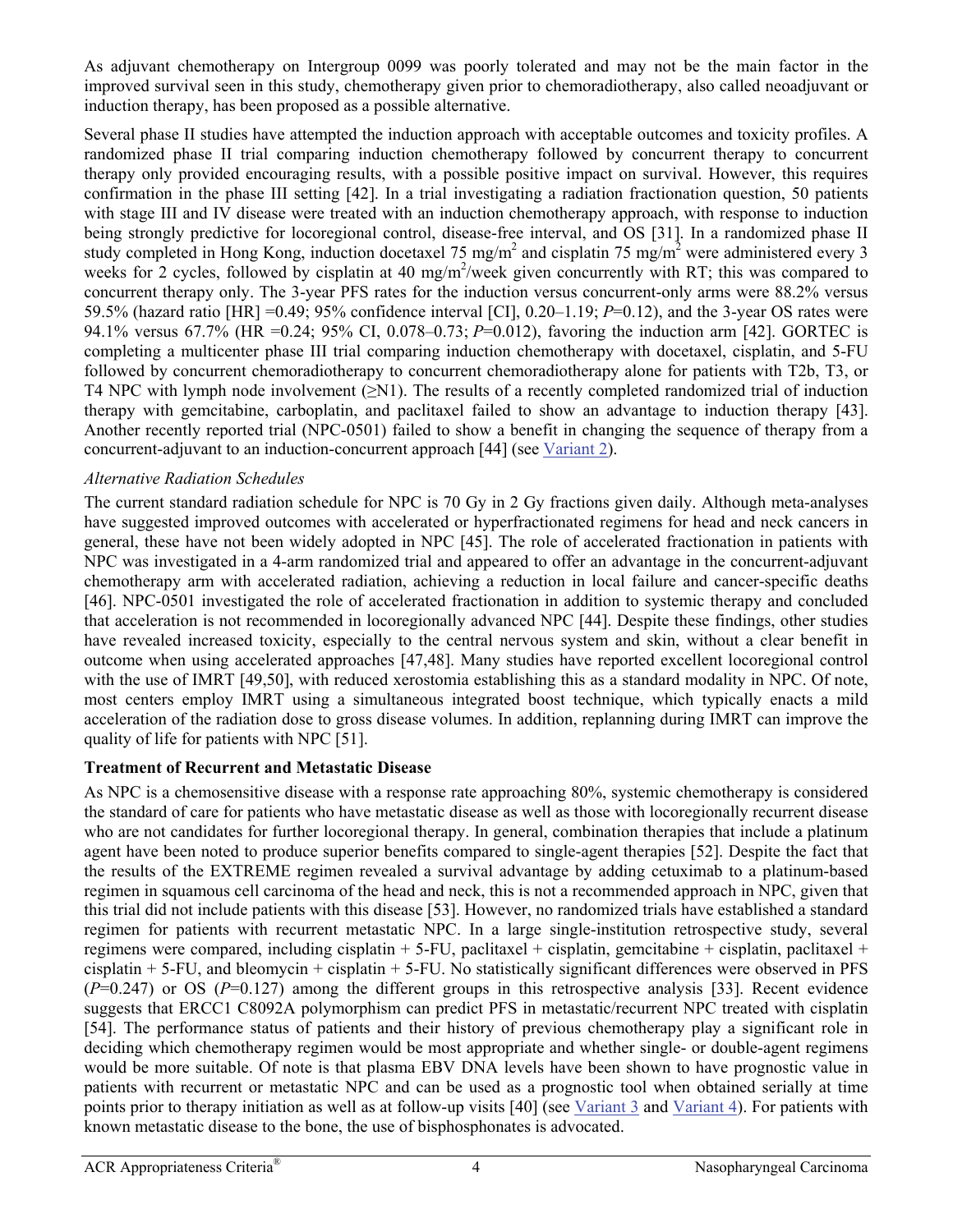Second-line chemotherapy can be considered for patients with progression of disease following first-line therapy, as several agents have been shown to have activity in metastatic NPC. Potential choices include taxanes, gemcitabine, capecitabine, methotrexate, irinotecan, and vinorelbine [55-58].

Tyrosine kinase inhibitors (TKIs) have also been shown to have clinical activity in recurrent disease, but none of these agents have been approved for this indication. The overall response rate, if the outcome of stable disease is included, has been reported as high as 54% [59]. The use of TKIs in NPC remains largely within the clinical trial setting [59,60]. TKIs have also been used in combination with cytotoxic chemotherapy in the recurrent or metastatic setting [60], but this combination approach should similarly not be considered outside of a clinical trial. The high incidence of hemorrhage observed in some studies using antivascular agents has precluded the further development of these drugs for recurrent or metastatic NPC [61].

Local recurrence is a major cause of mortality and morbidity, despite advances in treating locally advanced disease. The best salvage treatment for locally recurrent NPC is unclear and should be determined on a case-bycase basis. Options for salvage include brachytherapy, external radiation therapy, stereotactic radiation therapy (SRT), and nasopharyngectomy. Reirradiation of the primary site or salvage surgery, if technically feasible, should be considered for treatment of local or regional recurrences, and these have been performed for selected patients with recurrent T1 or T2 disease [62] (see [Variant 5\)](#page-11-0). A nasopharyngectomy via a maxillary swing approach has been investigated and can be considered if carefully tailored to individual cases [63].

Reirradiation should be performed in selected centers with expertise [62]. Recent studies suggested that reirradiation with IMRT may offer long-term control, with a 2-year locoregional recurrence–free survival rate close to 65%. This was at the price of moderate to severe late toxicities in up to 35.7% of reirradiated patients [64]. The decision to proceed with reirradiation has to be weighed very carefully against potential toxicity and ought to be done in centers with technical and supportive care expertise. Factors affecting the decision to reirradiate include performance status, prior RT dose, and the expected remaining tolerance of normal tissues [65]. Even though IMRT has been used in this setting, there is no clearly adopted standard of radiation technique used to treat the recurrent disease. Fractionated SRT may provide excellent local control, although toxicities have always been a concern. The rate of long-term toxicity may be as low as 5.3% in selected patients treated at experienced centers [66]. However, there is no clear consensus on what constitutes an optimal fractionation regimen [66]. In a recent large retrospective report, the 5-year OS and distant metastasis–free survival rates were significantly higher when a program of endoscopic nasopharyngectomy and IMRT was compared to conventional 2-D RT [67]. Brachytherapy for recurrent node-negative T1 or T2 disease has been effective in salvaging a selected group of patients. A high rate of local control with low morbidity is possible if rigorous selection processes are applied. No randomized trials have been performed in this clinical setting, and there are few recommendations [68]. Major late complication rates as high as 35% have been reported in some retreatment series, stressing the need to restrict these approaches to a very select patient population treated in centers with expertise [69] (see [Variant 6\).](#page-12-0)

#### **Summary of Recommendations**

- Patients with locally advanced NPC who had poor tolerance to initial concurrent therapy can either omit adjuvant chemotherapy or receive it, provided it can be administered in a timely manner and they have a good recovery from their toxicity.
- Patients with locally advanced and bulky, invasive NPC are almost always treated with concurrent chemoradiation, although sequential or adjuvant approaches are also acceptable modalities.
- Patients with NPC presenting with an isolated bone focus of metastatic disease may achieve lengthy progression-free survival when treated with definitive concurrent chemoradiation to the primary site as well as definitive radiation (or SBRT) to the metastatic bone disease.
- A platinum doublet is the most accepted standard systemic regimen for recurrent or metastatic NPC.
- Nasopharyngectomy, SRT, IMRT alone, or IMRT with concurrent chemotherapy are all acceptable modalities in the management of locally recurrent NPC in the absence of distant disease.

# **Summary of Evidence**

Of the 69 references cited in the *ACR Appropriateness Criteria® Nasopharyngeal Carcinoma* document, 67 are categorized as therapeutic references including 25 well designed studies, and 22 good quality studies.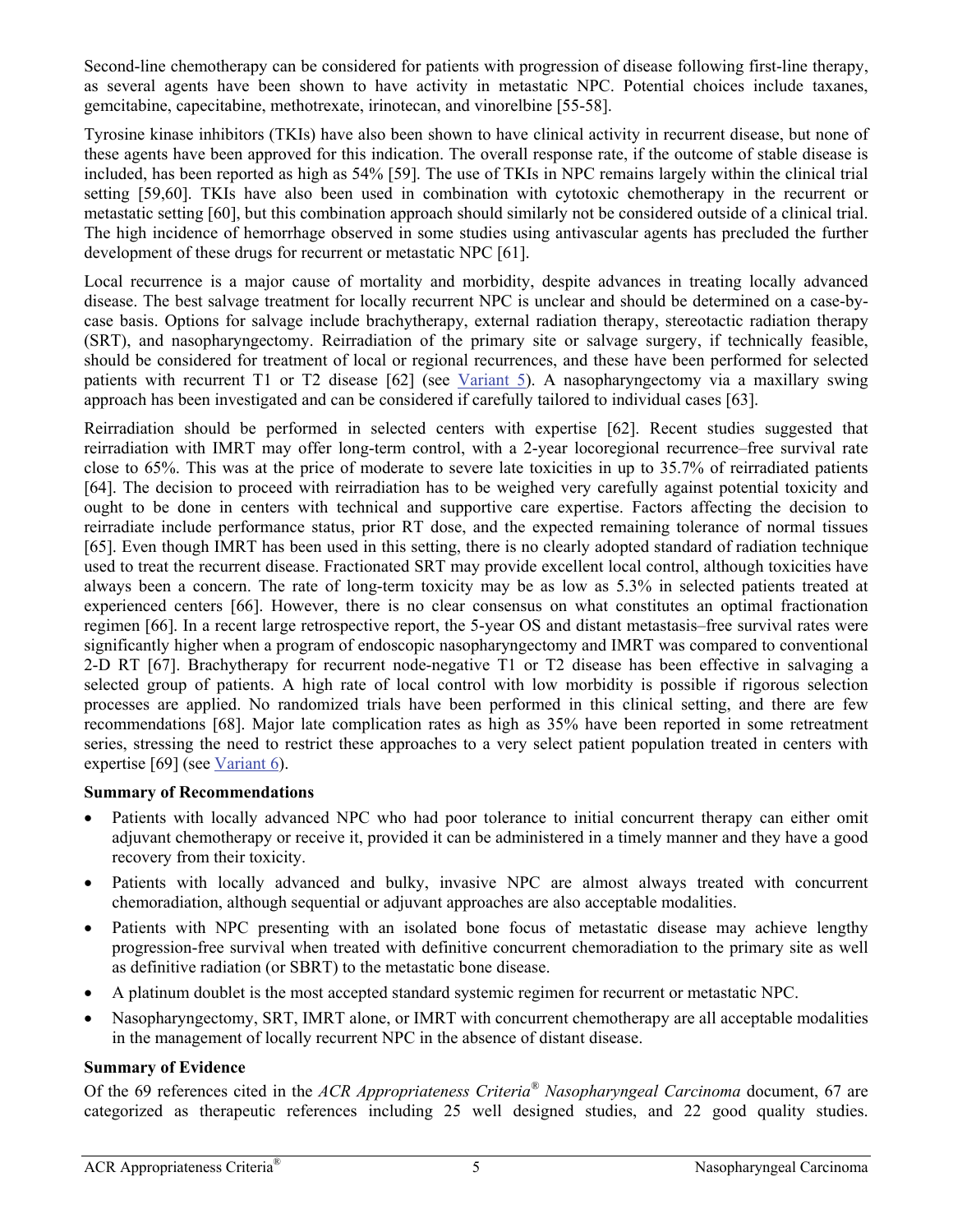Additionally, 2 references are categorized as diagnostic references including 1 good quality study. There are 21 references that may not be useful as primary evidence.

The 69 references cited in the *ACR Appropriateness Criteria® Nasopharyngeal Carcinoma* document were published from 1992-2015.

While there are references that report on studies with design limitations, 48 well designed or good quality studies provide good evidence.

## **Supporting Documents**

For additional information on the Appropriateness Criteria methodology and other supporting documents go to www.acr.org/ac.

# **References**

- 1. Chang ET, Adami HO. The enigmatic epidemiology of nasopharyngeal carcinoma. *Cancer Epidemiol Biomarkers Prev.* 2006;15(10):1765-1777.
- 2. Liebowitz D. Nasopharyngeal carcinoma: the Epstein-Barr virus association. *Semin Oncol.* 1994;21(3):376- 381.
- 3. Farrow DC, Vaughan TL, Berwick M, Lynch CF, Swanson GM, Lyon JL. Diet and nasopharyngeal cancer in a low-risk population. *Int J Cancer.* 1998;78(6):675-679.
- 4. Yuan JM, Wang XL, Xiang YB, Gao YT, Ross RK, Yu MC. Preserved foods in relation to risk of nasopharyngeal carcinoma in Shanghai, China. *Int J Cancer.* 2000;85(3):358-363.
- 5. Vaughan TL, Shapiro JA, Burt RD, et al. Nasopharyngeal cancer in a low-risk population: defining risk factors by histological type. *Cancer Epidemiol Biomarkers Prev.* 1996;5(8):587-593.
- 6. Wang Y, Zhang Y, Ma S. Racial differences in nasopharyngeal carcinoma in the United States. *Cancer Epidemiol.* 2013;37(6):793-802.
- 7. World Health Organization Classification of Tumours. In: Barnes L, Eveson JW, Reichart P, Sidransky D, eds. *Pathology and Genetics of Head and Neck Tumours*. IARC Press, Lyon 2005.
- 8. Atula S, Auvinen E, Grenman R, Syrjanen S. Human papillomavirus and Epstein-Barr virus in epithelial carcinomas of the head and neck region. *Anticancer Res.* 1997;17(6D):4427-4433.
- 9. Pathmanathan R, Prasad U, Sadler R, Flynn K, Raab-Traub N. Clonal proliferations of cells infected with Epstein-Barr virus in preinvasive lesions related to nasopharyngeal carcinoma. *N Engl J Med.*  1995;333(11):693-698.
- 10. Muller E, Beleites E. The basaloid squamous cell carcinoma of the nasopharynx. *Rhinology.* 2000;38(4):208- 211.
- 11. Ho FC, Tham IW, Earnest A, Lee KM, Lu JJ. Patterns of regional lymph node metastasis of nasopharyngeal carcinoma: a meta-analysis of clinical evidence. *BMC Cancer.* 2012;12:98.
- 12. Lee AW, Poon YF, Foo W, et al. Retrospective analysis of 5037 patients with nasopharyngeal carcinoma treated during 1976-1985: overall survival and patterns of failure. *Int J Radiat Oncol Biol Phys.*  1992;23(2):261-270.
- 13. Chiesa F, De Paoli F. Distant metastases from nasopharyngeal cancer. *ORL J Otorhinolaryngol Relat Spec.*  2001;63(4):214-216.
- 14. Lin JC, Wang WY, Chen KY, et al. Quantification of plasma Epstein-Barr virus DNA in patients with advanced nasopharyngeal carcinoma. *N Engl J Med.* 2004;350(24):2461-2470.
- 15. Chan AT, Lo YM, Zee B, et al. Plasma Epstein-Barr virus DNA and residual disease after radiotherapy for undifferentiated nasopharyngeal carcinoma. *J Natl Cancer Inst.* 2002;94(21):1614-1619.
- 16. Pow EH, Kwong DL, McMillan AS, et al. Xerostomia and quality of life after intensity-modulated radiotherapy vs. conventional radiotherapy for early-stage nasopharyngeal carcinoma: initial report on a randomized controlled clinical trial. *Int J Radiat Oncol Biol Phys.* 2006;66(4):981-991.
- 17. Kam MK, Leung SF, Zee B, et al. Prospective randomized study of intensity-modulated radiotherapy on salivary gland function in early-stage nasopharyngeal carcinoma patients. *J Clin Oncol.* 2007;25(31):4873- 4879.
- 18. Edge SB, Compton CC. The American Joint Committee on Cancer: the 7th edition of the AJCC cancer staging manual and the future of TNM. *Ann Surg Oncol.* 2010;17(6):1471-1474.
- 19. Taheri-Kadkhoda Z, Bjork-Eriksson T, Nill S, et al. Intensity-modulated radiotherapy of nasopharyngeal carcinoma: a comparative treatment planning study of photons and protons. *Radiat Oncol.* 2008;3(4):4.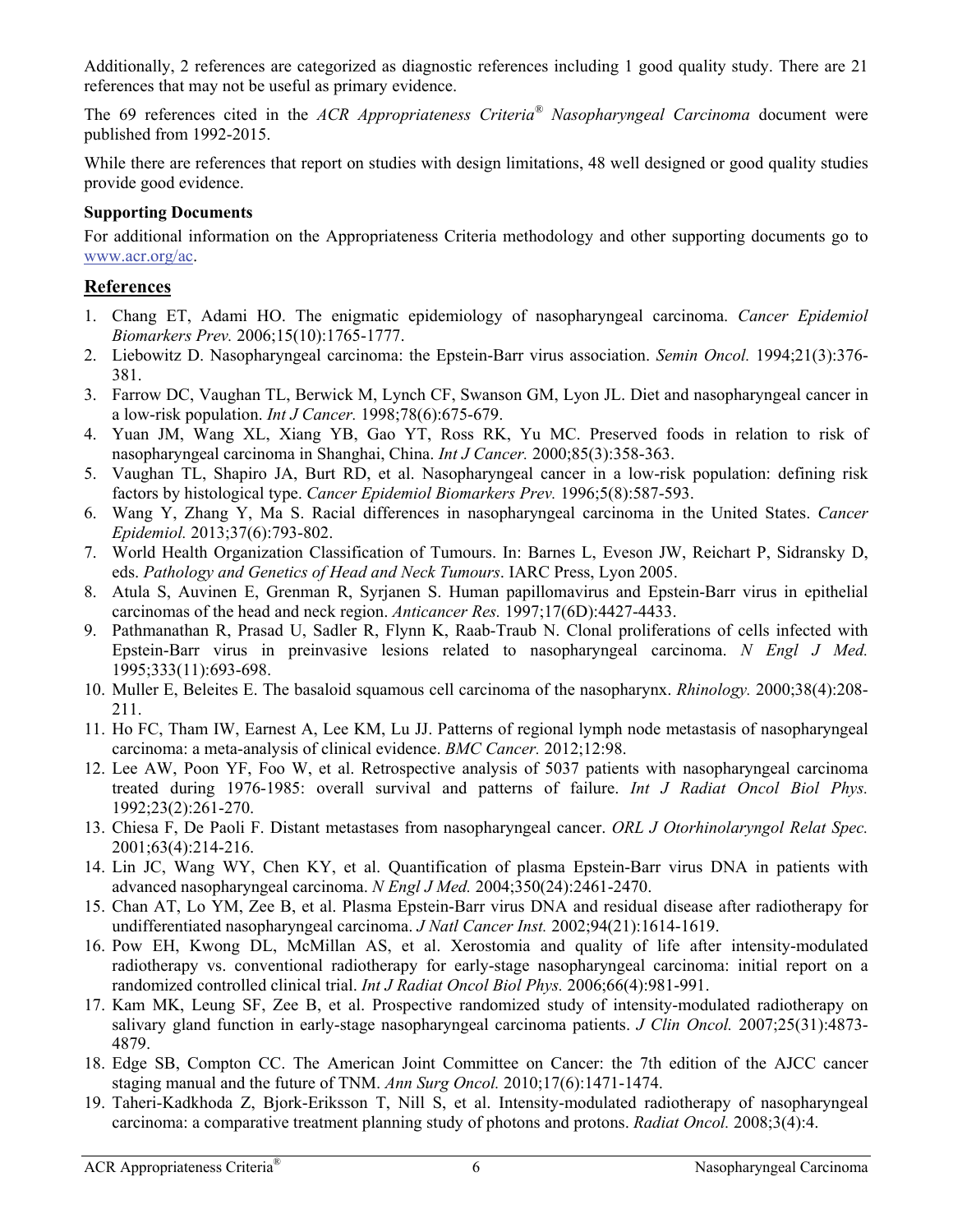- 20. Lee AW, Sze WM, Au JS, et al. Treatment results for nasopharyngeal carcinoma in the modern era: the Hong Kong experience. *Int J Radiat Oncol Biol Phys.* 2005;61(4):1107-1116.
- 21. Chan AT, Gregoire V, Lefebvre JL, Licitra L, Felip E. Nasopharyngeal cancer: EHNS-ESMO-ESTRO Clinical Practice Guidelines for diagnosis, treatment and follow-up. *Ann Oncol.* 2010;21 Suppl 5(suppl 5 ):v187-189.
- 22. Chen QY, Wen YF, Guo L, et al. Concurrent chemoradiotherapy vs radiotherapy alone in stage II nasopharyngeal carcinoma: phase III randomized trial. *J Natl Cancer Inst.* 2011;103(23):1761-1770.
- 23. Luo S, Zhao L, Wang J, et al. Clinical outcomes for early-stage nasopharyngeal carcinoma with predominantly WHO II histology treated by intensity-modulated radiation therapy with or without chemotherapy in nonendemic region of China. *Head Neck.* 2014;36(6):841-847.
- 24. Chua DT, Ma J, Sham JS, et al. Improvement of survival after addition of induction chemotherapy to radiotherapy in patients with early-stage nasopharyngeal carcinoma: Subgroup analysis of two Phase III trials. *Int J Radiat Oncol Biol Phys.* 2006;65(5):1300-1306.
- 25. Al-Sarraf M, LeBlanc M, Giri PG, et al. Chemoradiotherapy versus radiotherapy in patients with advanced nasopharyngeal cancer: phase III randomized Intergroup study 0099. *J Clin Oncol.* 1998;16(4):1310-1317.
- 26. Wee J, Tan EH, Tai BC, et al. Randomized trial of radiotherapy versus concurrent chemoradiotherapy followed by adjuvant chemotherapy in patients with American Joint Committee on Cancer/International Union against cancer stage III and IV nasopharyngeal cancer of the endemic variety. *J Clin Oncol.*  2005;23(27):6730-6738.
- 27. Baujat B, Audry H, Bourhis J, et al. Chemotherapy in locally advanced nasopharyngeal carcinoma: an individual patient data meta-analysis of eight randomized trials and 1753 patients. *Int J Radiat Oncol Biol Phys.* 2006;64(1):47-56.
- 28. Langendijk JA, Leemans CR, Buter J, Berkhof J, Slotman BJ. The additional value of chemotherapy to radiotherapy in locally advanced nasopharyngeal carcinoma: a meta-analysis of the published literature. *J Clin Oncol.* 2004;22(22):4604-4612.
- 29. Lee AW, Tung SY, Ngan RK, et al. Factors contributing to the efficacy of concurrent-adjuvant chemotherapy for locoregionally advanced nasopharyngeal carcinoma: combined analyses of NPC-9901 and NPC-9902 Trials. *Eur J Cancer.* 2011;47(5):656-666.
- 30. Lin JC, Jan JS, Hsu CY, Liang WM, Jiang RS, Wang WY. Phase III study of concurrent chemoradiotherapy versus radiotherapy alone for advanced nasopharyngeal carcinoma: positive effect on overall and progressionfree survival. *J Clin Oncol.* 2003;21(4):631-637.
- 31. El-Weshi A, Khafaga Y, Allam A, et al. Neoadjuvant chemotherapy plus conventional radiotherapy or accelerated hyperfractionation in stage III and IV nasopharyngeal carcinoma--a phase II study. *Acta Oncol.*  2001;40(5):574-581.
- 32. Saleh-Ebrahimi L, Zwicker F, Muenter MW, et al. Intensity modulated radiotherapy (IMRT) combined with concurrent but not adjuvant chemotherapy in primary nasopharyngeal cancer - a retrospective single center analysis. *Radiat Oncol.* 2013;8:20.
- 33. Jin Y, Cai XY, Shi YX, et al. Comparison of five cisplatin-based regimens frequently used as the first-line protocols in metastatic nasopharyngeal carcinoma. *J Cancer Res Clin Oncol.* 2012;138(10):1717-1725.
- 34. Chitapanarux I, Lorvidhaya V, Kamnerdsupaphon P, et al. Chemoradiation comparing cisplatin versus carboplatin in locally advanced nasopharyngeal cancer: randomised, non-inferiority, open trial. *Eur J Cancer.*  2007;43(9):1399-1406.
- 35. Chan AT, Teo PM, Ngan RK, et al. Concurrent chemotherapy-radiotherapy compared with radiotherapy alone in locoregionally advanced nasopharyngeal carcinoma: progression-free survival analysis of a phase III randomized trial. *J Clin Oncol.* 2002;20(8):2038-2044.
- 36. Chan AT, Leung SF, Ngan RK, et al. Overall survival after concurrent cisplatin-radiotherapy compared with radiotherapy alone in locoregionally advanced nasopharyngeal carcinoma. *J Natl Cancer Inst.*  2005;97(7):536-539.
- 37. Fountzilas G, Ciuleanu E, Bobos M, et al. Induction chemotherapy followed by concomitant radiotherapy and weekly cisplatin versus the same concomitant chemoradiotherapy in patients with nasopharyngeal carcinoma: a randomized phase II study conducted by the Hellenic Cooperative Oncology Group (HeCOG) with biomarker evaluation. *Ann Oncol.* 2012;23(2):427-435.
- 38. Lin JC, Liang WM, Jan JS, Jiang RS, Lin AC. Another way to estimate outcome of advanced nasopharyngeal carcinoma--is concurrent chemoradiotherapy adequate? *Int J Radiat Oncol Biol Phys.* 2004;60(1):156-164.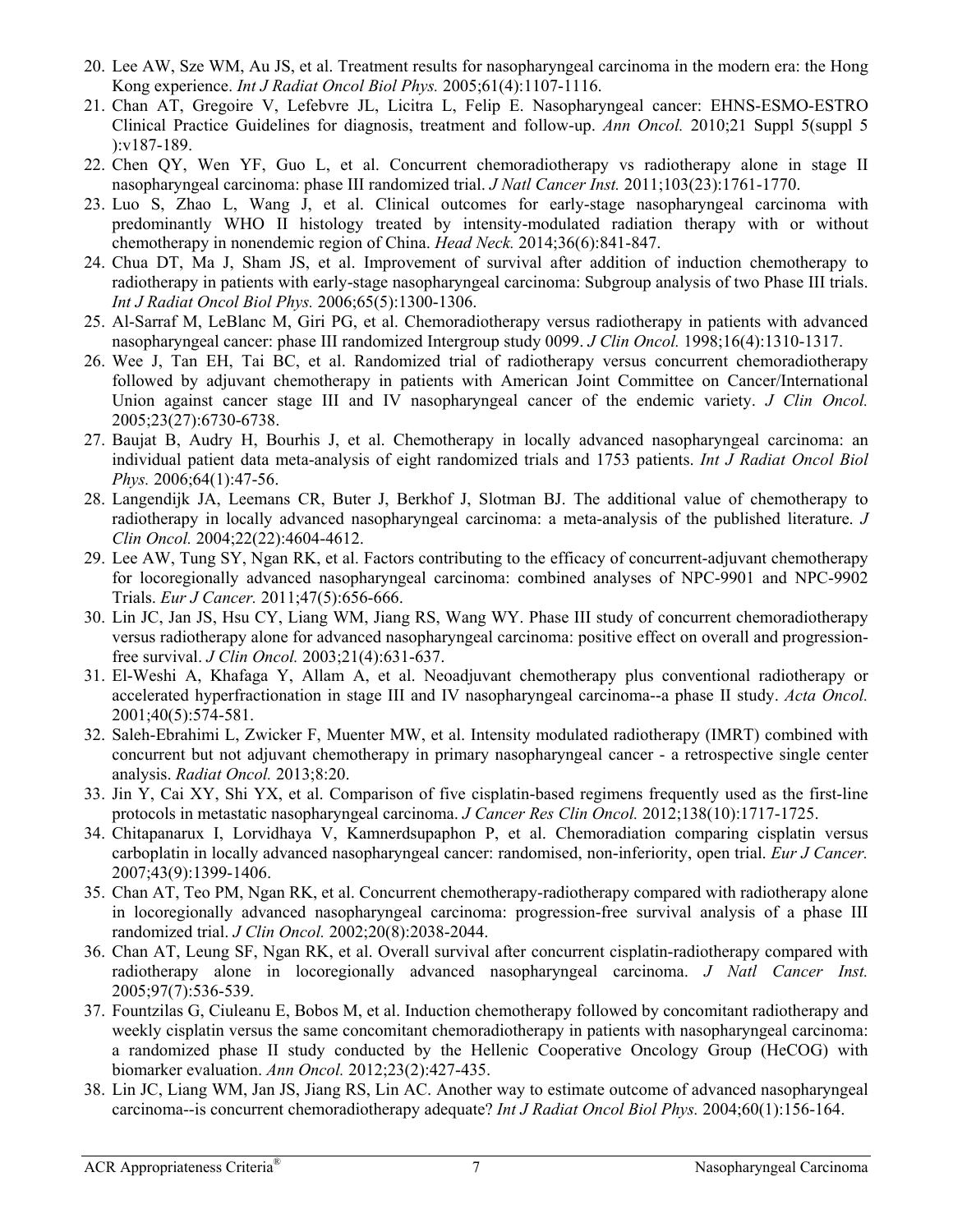- 39. Chen L, Hu CS, Chen XZ, et al. Concurrent chemoradiotherapy plus adjuvant chemotherapy versus concurrent chemoradiotherapy alone in patients with locoregionally advanced nasopharyngeal carcinoma: a phase 3 multicentre randomised controlled trial. *Lancet Oncol.* 2012;13(2):163-171.
- 40. An X, Wang FH, Ding PR, et al. Plasma Epstein-Barr virus DNA level strongly predicts survival in metastatic/recurrent nasopharyngeal carcinoma treated with palliative chemotherapy. *Cancer.*  2011;117(16):3750-3757.
- 41. Le QT, Zhang Q, Cao H, et al. An international collaboration to harmonize the quantitative plasma Epstein-Barr virus DNA assay for future biomarker-guided trials in nasopharyngeal carcinoma. *Clin Cancer Res.*  2013;19(8):2208-2215.
- 42. Hui EP, Ma BB, Leung SF, et al. Randomized phase II trial of concurrent cisplatin-radiotherapy with or without neoadjuvant docetaxel and cisplatin in advanced nasopharyngeal carcinoma. *J Clin Oncol.*  2009;27(2):242-249.
- 43. Tan T, Lim WT, Fong KW, et al. Concurrent chemo-radiation with or without induction gemcitabine, Carboplatin, and Paclitaxel: a randomized, phase 2/3 trial in locally advanced nasopharyngeal carcinoma. *Int J Radiat Oncol Biol Phys.* 2015;91(5):952-960.
- 44. Lee AW, Ngan RK, Tung SY, et al. Preliminary results of trial NPC-0501 evaluating the therapeutic gain by changing from concurrent-adjuvant to induction-concurrent chemoradiotherapy, changing from fluorouracil to capecitabine, and changing from conventional to accelerated radiotherapy fractionation in patients with locoregionally advanced nasopharyngeal carcinoma. *Cancer.* 2015;121(8):1328-1338.
- 45. Budach W, Hehr T, Budach V, Belka C, Dietz K. A meta-analysis of hyperfractionated and accelerated radiotherapy and combined chemotherapy and radiotherapy regimens in unresected locally advanced squamous cell carcinoma of the head and neck. *BMC Cancer.* 2006;6(6):28.
- 46. Lee AW, Tung SY, Chan AT, et al. A randomized trial on addition of concurrent-adjuvant chemotherapy and/or accelerated fractionation for locally-advanced nasopharyngeal carcinoma. *Radiother Oncol.*  2011;98(1):15-22.
- 47. Daoud J, Toumi N, Siala W, Ghorbel A, Drira MM, Frikha M. Results of a prospective randomised trial comparing conventional radiotherapy to split course bifractionated radiation therapy in patients with nasopharyngeal carcinoma. *Radiother Oncol.* 2007;85(1):17-23.
- 48. Teo PM, Leung SF, Chan AT, et al. Final report of a randomized trial on altered-fractionated radiotherapy in nasopharyngeal carcinoma prematurely terminated by significant increase in neurologic complications. *Int J Radiat Oncol Biol Phys.* 2000;48(5):1311-1322.
- 49. Lee N, Xia P, Quivey JM, et al. Intensity-modulated radiotherapy in the treatment of nasopharyngeal carcinoma: an update of the UCSF experience. *Int J Radiat Oncol Biol Phys.* 2002;53(1):12-22.
- 50. Lee CC, Faries MB, Wanek LA, Morton DL. Improved survival after lymphadenectomy for nodal metastasis from an unknown primary melanoma. *J Clin Oncol.* 2008;26(4):535-541.
- 51. Yang H, Hu W, Wang W, Chen P, Ding W, Luo W. Replanning during intensity modulated radiation therapy improved quality of life in patients with nasopharyngeal carcinoma. *Int J Radiat Oncol Biol Phys.*  2013;85(1):e47-54.
- 52. Chen C, Wang FH, An X, et al. Triplet combination with paclitaxel, cisplatin and 5-FU is effective in metastatic and/or recurrent nasopharyngeal carcinoma. *Cancer Chemother Pharmacol.* 2013;71(2):371-378.
- 53. Vermorken JB, Mesia R, Rivera F, et al. Platinum-based chemotherapy plus cetuximab in head and neck cancer. *N Engl J Med.* 2008;359(11):1116-1127.
- 54. Chen C, Wang F, Wang Z, et al. Polymorphisms in ERCC1 C8092A predict progression-free survival in metastatic/recurrent nasopharyngeal carcinoma treated with cisplatin-based chemotherapy. *Cancer Chemother Pharmacol.* 2013;72(2):315-322.
- 55. Chua DT, Sham JS, Au GK. A phase II study of capecitabine in patients with recurrent and metastatic nasopharyngeal carcinoma pretreated with platinum-based chemotherapy. *Oral Oncol.* 2003;39(4):361-366.
- 56. Foo KF, Tan EH, Leong SS, et al. Gemcitabine in metastatic nasopharyngeal carcinoma of the undifferentiated type. *Ann Oncol.* 2002;13(1):150-156.
- 57. Poon D, Chowbay B, Cheung YB, Leong SS, Tan EH. Phase II study of irinotecan (CPT-11) as salvage therapy for advanced nasopharyngeal carcinoma. *Cancer.* 2005;103(3):576-581.
- 58. Ngeow J, Lim WT, Leong SS, et al. Docetaxel is effective in heavily pretreated patients with disseminated nasopharyngeal carcinoma. *Ann Oncol.* 2011;22(3):718-722.
- 59. Lim WT, Ng QS, Ivy P, et al. A Phase II study of pazopanib in Asian patients with recurrent/metastatic nasopharyngeal carcinoma. *Clin Cancer Res.* 2011;17(16):5481-5489.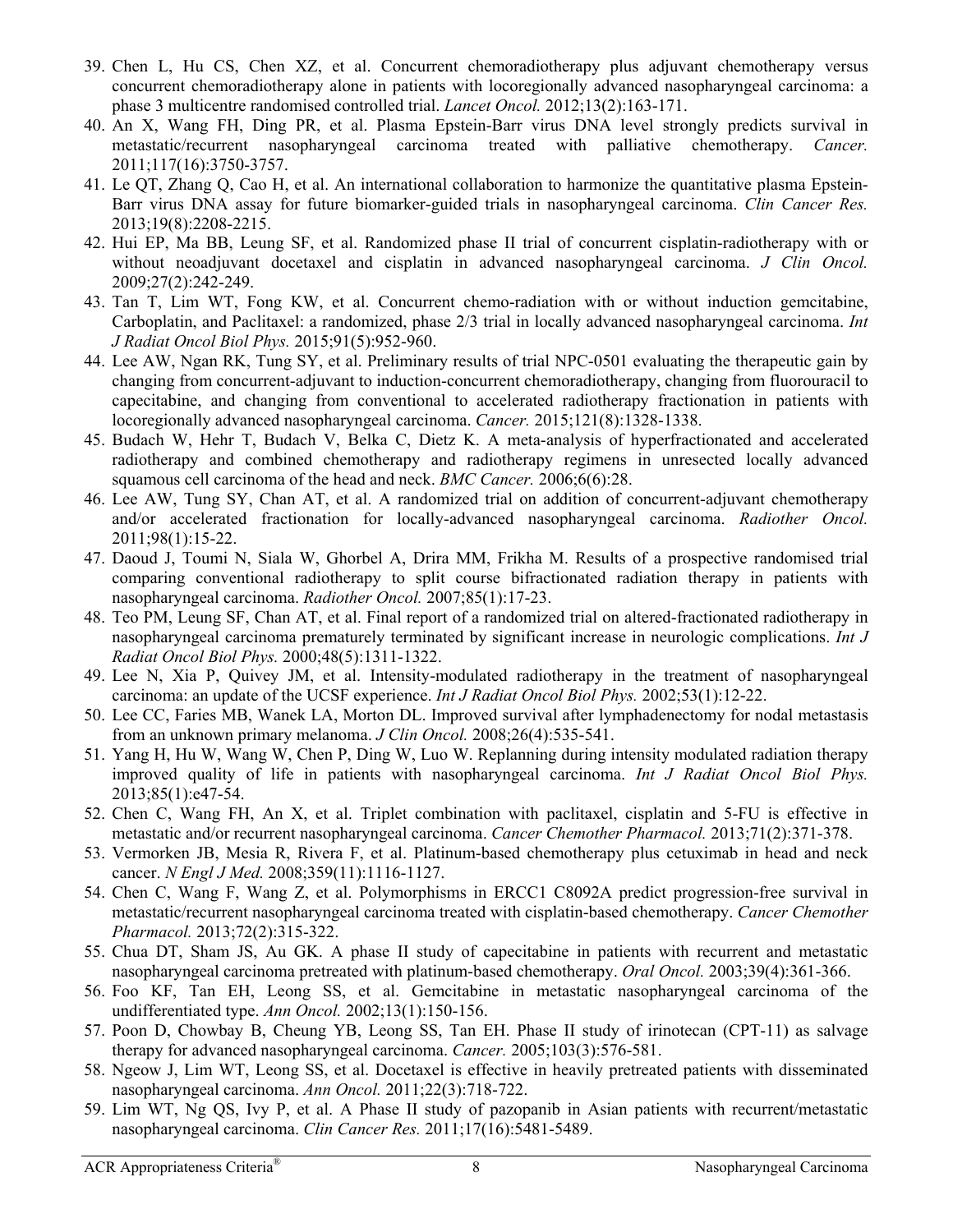- 60. Xue C, Huang Y, Huang PY, et al. Phase II study of sorafenib in combination with cisplatin and 5 fluorouracil to treat recurrent or metastatic nasopharyngeal carcinoma. *Ann Oncol.* 2013;24(4):1055-1061.
- 61. Hui EP, Ma BB, King AD, et al. Hemorrhagic complications in a phase II study of sunitinib in patients of nasopharyngeal carcinoma who has previously received high-dose radiation. *Ann Oncol.* 2011;22(6):1280- 1287.
- 62. Suarez C, Rodrigo JP, Rinaldo A, Langendijk JA, Shaha AR, Ferlito A. Current treatment options for recurrent nasopharyngeal cancer. *Eur Arch Otorhinolaryngol.* 2010;267(12):1811-1824.
- 63. Chan JY, To VS, Chow VL, Wong ST, Wei WI. Multivariate analysis of prognostic factors for salvage nasopharyngectomy via the maxillary swing approach. *Head Neck.* 2014;36(7):1013-1017.
- 64. Qiu S, Lin S, Tham IW, Pan J, Lu J, Lu JJ. Intensity-modulated radiation therapy in the salvage of locally recurrent nasopharyngeal carcinoma. *Int J Radiat Oncol Biol Phys.* 2012;83(2):676-683.
- 65. Lee AW, Foo W, Law SC, et al. Reirradiation for recurrent nasopharyngeal carcinoma: factors affecting the therapeutic ratio and ways for improvement. *Int J Radiat Oncol Biol Phys.* 1997;38(1):43-52.
- 66. Liu F, Xiao JP, Xu GZ, et al. Fractionated stereotactic radiotherapy for 136 patients with locally residual nasopharyngeal carcinoma. *Radiat Oncol.* 2013;8:157.
- 67. Zou X, Han F, Ma WJ, et al. Salvage endoscopic nasopharyngectomy and intensity-modulated radiotherapy versus conventional radiotherapy in treating locally recurrent nasopharyngeal carcinoma. *Head Neck.*  2015;37(8):1108-1115.
- 68. Mazeron JJ, Ardiet JM, Haie-Meder C, et al. GEC-ESTRO recommendations for brachytherapy for head and neck squamous cell carcinomas. *Radiother Oncol.* 2009;91(2):150-156.
- 69. Cheah SK, Lau FN, Yusof MM, Phua VC. Treatment outcome with brachytherapy for recurrent nasopharyngeal carcinoma. *Asian Pac J Cancer Prev.* 2013;14(11):6513-6518.

The ACR Committee on Appropriateness Criteria and its expert panels have developed criteria for determining appropriate imaging examinations for diagnosis and treatment of specified medical condition(s). These criteria are intended to guide radiologists, radiation oncologists and referring physicians in making decisions regarding radiologic imaging and treatment. Generally, the complexity and severity of a patient's clinical condition should dictate the selection of appropriate imaging procedures or treatments. Only those examinations generally used for evaluation of the patient's condition are ranked. Other imaging studies necessary to evaluate other co-existent diseases or other medical consequences of this condition are not considered in this document. The availability of equipment or personnel may influence the selection of appropriate imaging procedures or treatments. Imaging techniques classified as investigational by the FDA have not been considered in developing these criteria; however, study of new equipment and applications should be encouraged. The ultimate decision regarding the appropriateness of any specific radiologic examination or treatment must be made by the referring physician and radiologist in light of all the circumstances presented in an individual examination.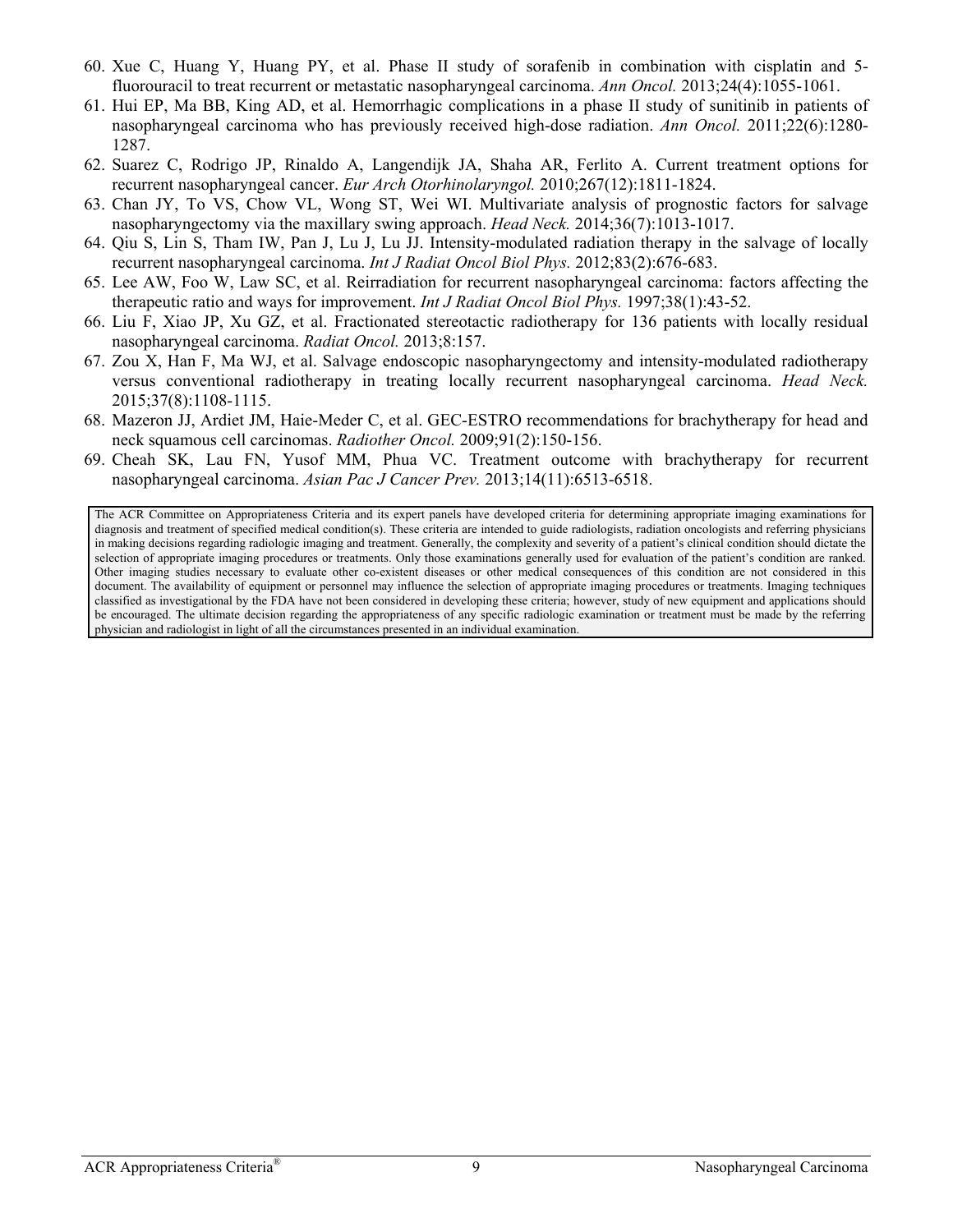<span id="page-9-0"></span>**Variant 1: A 70-year-old man presents with a T3N2M0 EBV-positive nonkeratinizing nasopharyngeal carcinoma. He completes a definitive course of IMRT to a prescribed dose of 6996 cGy in**  combination with concurrent cisplatin  $(100 \text{ mg/m}^2 \text{ for } 3 \text{ doses})$  but requires 2 dose **reductions and experiences 1 brief hospitalization near the end of treatment due to severe mucositis, dehydration, and need for feeding tube placement.** 

| Treatment                                                                                        | Rating | <b>Comments</b>                                                                                                                                                                                                                                                                                                                          |
|--------------------------------------------------------------------------------------------------|--------|------------------------------------------------------------------------------------------------------------------------------------------------------------------------------------------------------------------------------------------------------------------------------------------------------------------------------------------|
| No further therapy                                                                               | 6      |                                                                                                                                                                                                                                                                                                                                          |
| Testing of EBV DNA level and recommendation<br>for adjuvant therapy if test is positive          | 5      | See reference [41]. NRG HN001 is testing this, but<br>until the result of this trial is available, standard<br>treatment is still 3 cycles of adjuvant<br>chemotherapy. This procedure may be appropriate<br>but there was disagreement among panel members<br>on the appropriateness rating as defined by the<br>panel's median rating. |
| Adjuvant cisplatin/5-FU $\times$ 3 cycles                                                        | 5      | See reference [25]. A large proportion of patients<br>could not complete adjuvant chemotherapy. This<br>procedure may be appropriate but there was<br>disagreement among panel members on the<br>appropriateness rating as defined by the panel's<br>median rating.                                                                      |
| Break for 3 months, then adjuvant cisplatin/5-FU $\times$<br>3 cycles                            | 3      |                                                                                                                                                                                                                                                                                                                                          |
| SRT to boost the skull base                                                                      | 3      | See reference [66]. Toxicities were considerable.                                                                                                                                                                                                                                                                                        |
| Adjuvant therapy with paclitaxel and carboplatin                                                 | 4      |                                                                                                                                                                                                                                                                                                                                          |
| Rating Scale: 1,2,3 Usually not appropriate; 4,5,6 May be appropriate; 7,8,9 Usually appropriate |        |                                                                                                                                                                                                                                                                                                                                          |

**Variant 2: A 35-year-old woman presents with worsening otitis and a bulky right-sided neck mass extending into the supraclavicular fossa. Endoscopy of the nasopharynx reveals a 3-cm infiltrative-appearing tumor centered in the right fossa of Rosenmüller, and biopsy shows undifferentiated carcinoma of the nasopharynx that is EBV positive. MRI shows that the primary tumor is invading into the parapharyngeal space and there are bilateral 1-cm retropharyngeal nodes, 2-cm adenopathy on the left, and 5-cm adenopathy on the right (T2N3bM0, stage IVB). There is no evidence of distant disease on CT of the chest and bone scan. Karnofsky Performance Status (KPS) is 90%.** 

| <b>Treatment</b>                                                                 | Rating | <b>Comments</b>                                                                                                                                                                                                                                                                               |
|----------------------------------------------------------------------------------|--------|-----------------------------------------------------------------------------------------------------------------------------------------------------------------------------------------------------------------------------------------------------------------------------------------------|
| Cisplatin/5-FU followed by concurrent cisplatin-<br>based chemoradiation         |        | See reference [42]. This procedure requires<br>confirmation through a phase III trial.                                                                                                                                                                                                        |
| Docetaxel/platinum/5-FU followed by concurrent<br>cisplatin-based chemoradiation | 4      | See reference [42]. This procedure requires<br>confirmation through a phase III trial.                                                                                                                                                                                                        |
| Concurrent cisplatin-based chemoradiation                                        |        | See references [25,27,28], which favor the<br>concurrent approach but do not negate the<br>induction or adjuvant approaches. This procedure<br>may be appropriate but there was disagreement<br>among panel members on the appropriateness<br>rating as defined by the panel's median rating. |
| Concurrent cisplatin-based chemoradiation<br>followed by adjuvant chemotherapy   | 8      | See reference [25].                                                                                                                                                                                                                                                                           |
| Definitive RT alone                                                              |        | See references [25-27], which negate the validity of<br>radiation alone.                                                                                                                                                                                                                      |
|                                                                                  |        |                                                                                                                                                                                                                                                                                               |

**Rating Scale: 1,2,3 Usually not appropriate; 4,5,6 May be appropriate; 7,8,9 Usually appropriate**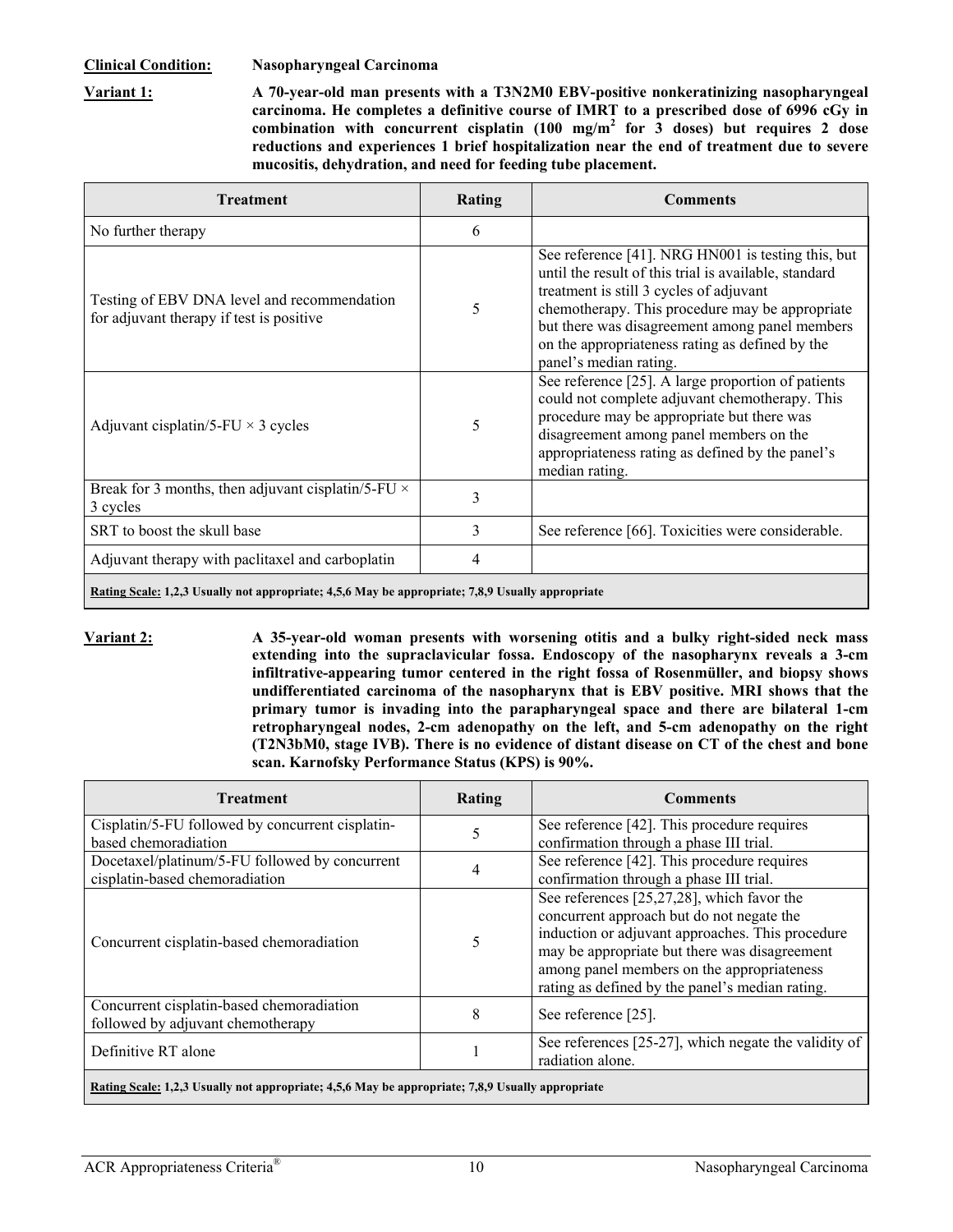<span id="page-10-0"></span>**Variant 3: A 38-year-old man presents with nasal congestion and left-sided otitis. Endoscopy shows a tumor centered in the left fossa of Rosenmüller, and the biopsy is read as undifferentiated nasopharyngeal carcinoma, EBV positive. An MRI shows erosion of the sphenoid sinus but no intracranial involvement, with 2-cm left retropharyngeal adenopathy and bilateral enlarged jugulodigastric nodes. The chest CT shows no pulmonary parenchymal metastasis, but a bone scan shows an isolated 2-cm lesion that is biopsy-proven metastatic disease in the lumbar spine with no compression (T3N2M1). He does not complain of back pain and his neurologic examination is normal. He is not interested in a clinical trial.** 

| <b>Treatment</b>                                                                                                                                   | <b>Rating</b> | <b>Comments</b>                                                                                                                                                  |
|----------------------------------------------------------------------------------------------------------------------------------------------------|---------------|------------------------------------------------------------------------------------------------------------------------------------------------------------------|
| Definitive chemoradiation therapy to the<br>nasopharynx and neck, followed by adjuvant<br>chemotherapy                                             | 4             | The first logical step, however, is a biopsy to prove<br>the metastatic nature of the spine lesion. The<br>ratings, therefore, reflect the presumed positivity.  |
| Chemotherapy followed by definitive RT to the<br>nasopharynx and neck and palliative RT to the<br>spine                                            | 5             | This procedure may be appropriate but there was<br>disagreement among panel members on the<br>appropriateness rating as defined by the panel's<br>median rating. |
| Emergent palliative RT to the spine followed by<br>chemotherapy                                                                                    | 3             |                                                                                                                                                                  |
| Chemotherapy only                                                                                                                                  | 5             | This procedure may be appropriate but there was<br>disagreement among panel members on the<br>appropriateness rating as defined by the panel's<br>median rating. |
| Chemotherapy followed by palliative-dose RT to<br>the nasopharynx, neck, and spine                                                                 | 5             |                                                                                                                                                                  |
| Definitive chemoradiation therapy to the<br>nasopharynx and neck, followed by chemotherapy<br>as well as definitive radiation to the spinal lesion | 5             | This procedure may be appropriate but there was<br>disagreement among panel members on the<br>appropriateness rating as defined by the panel's<br>median rating. |
| Definitive chemoradiation therapy to the<br>nasopharynx and neck as well as definitive<br>radiation to the spinal lesion                           | 5             | This procedure may be appropriate but there was<br>disagreement among panel members on the<br>appropriateness rating as defined by the panel's<br>median rating. |
| Rating Scale: 1,2,3 Usually not appropriate; 4,5,6 May be appropriate; 7,8,9 Usually appropriate                                                   |               |                                                                                                                                                                  |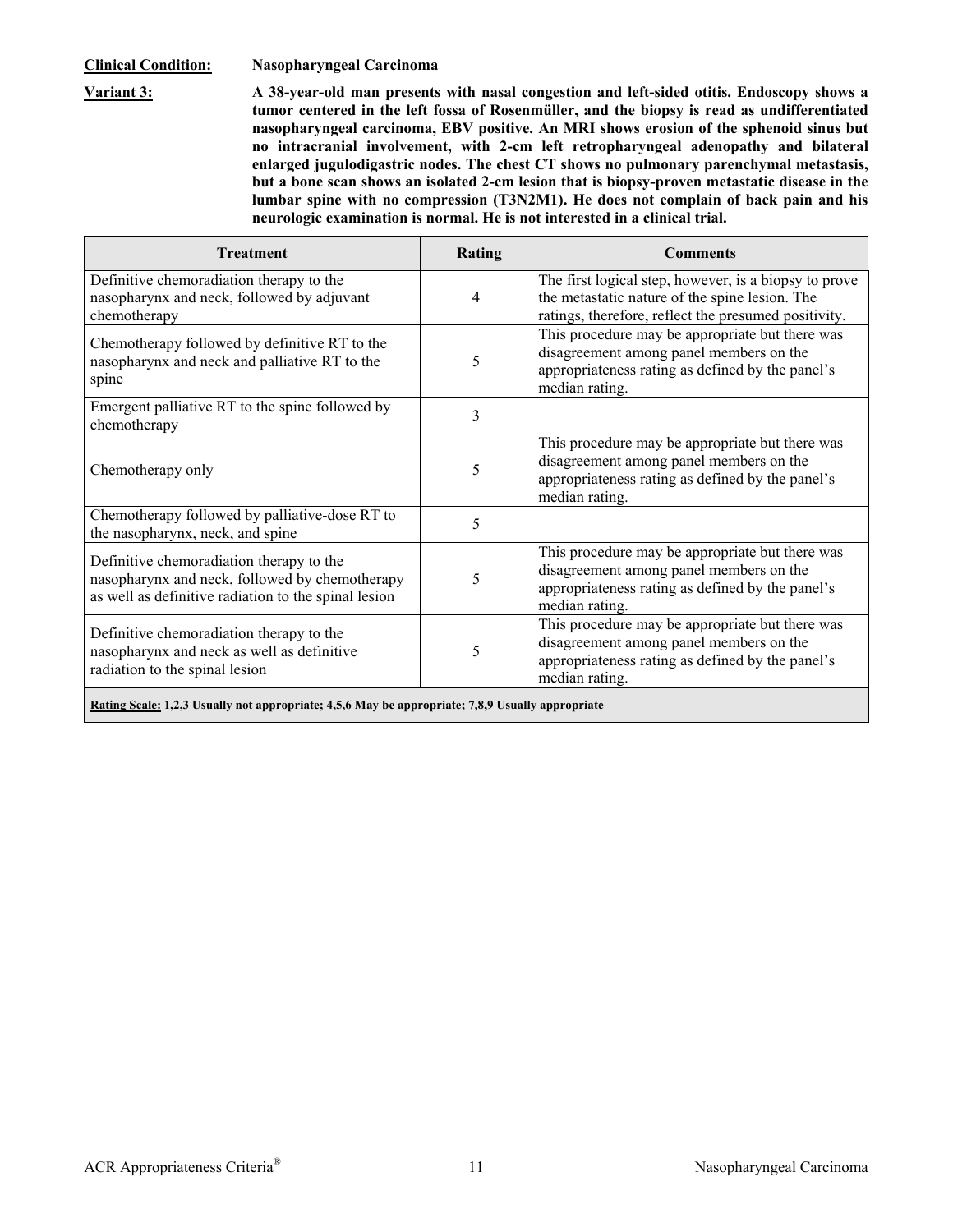<span id="page-11-0"></span>**Variant 4: A 22-year-old man is admitted to the hospital because of a 30-pound weight loss in a period of 3 months, with mild constant headaches. CT scan of the head reveals a nasopharyngeal lesion. MRI of the brain and orbits shows an infiltrating mass with extra-axial intracranial and extracranial extension. There is involvement along the dura, multiple cranial nerves, orbits, adjacent osseous structures, nasopharynx, and nasal cavity, with bilateral cervical lymphadenopathy. His tumor biopsy reveals an EBV-positive undifferentiated NPC. He undergoes 3 cycles of cisplatin with concurrent RT and has an excellent response, with resolution of symptoms. On a follow-up scan 6 months after completion of therapy, he does not have evidence of local progression, but there are 2 lung metastases as well as mediastinal nodal disease. He is asymptomatic and has an excellent PS.** 

| <b>Treatment</b>                                       | Rating | <b>Comments</b>                                                                                                                                                                          |
|--------------------------------------------------------|--------|------------------------------------------------------------------------------------------------------------------------------------------------------------------------------------------|
| Platinum doublet                                       |        | See references [35,52]. This procedure may be<br>appropriate but there was disagreement among<br>panel members on the appropriateness rating as<br>defined by the panel's median rating. |
| Cisplatin, 5-FU and cetuximab (the EXTREME<br>regimen) |        | See reference [53]. Nasopharyngeal patients were<br>excluded from the EXTREME study.                                                                                                     |
| Single-agent gemcitabine                               |        | See reference [56]. The first choice is a platinum<br>doublet, not a single agent.                                                                                                       |
| Single-agent paclitaxel                                |        | See reference [58]. The first choice is a platinum<br>doublet, not a single agent.                                                                                                       |
| Single-agent multitargeted TKI                         |        | See references [59-61].                                                                                                                                                                  |
|                                                        |        |                                                                                                                                                                                          |

**Rating Scale: 1,2,3 Usually not appropriate; 4,5,6 May be appropriate; 7,8,9 Usually appropriate** 

**Variant 5: A 45-year-old man is diagnosed with T3N1M0 keratizing carcinoma of the nasopharynx. He is treated with definitive chemoradiation to a maximum prescribed dose of 70 Gy to the nasopharynx, given in conventional fractionation with 3D-CRT, with concurrent cisplatin at 100 mg/m(2) for 3 cycles, followed by 3 cycles of adjuvant cisplatin/5-FU. At 14 months after finishing his RT, the patient complains of worsening numbness in his face. MRI reveals an infiltrative tumor causing mild erosion of the clivus and an enlarging area of bone erosion at the right foramen ovale, with enhancement suggestive of perineural recurrence.** 

| Rating | <b>Comments</b>                                                                                                                                                                          |
|--------|------------------------------------------------------------------------------------------------------------------------------------------------------------------------------------------|
| 6      | See references $[64, 67]$ .                                                                                                                                                              |
|        |                                                                                                                                                                                          |
| 3      | See references [64,66,67].                                                                                                                                                               |
| 6      | See reference [66].                                                                                                                                                                      |
|        | See references [68,69].                                                                                                                                                                  |
|        | See reference [62].                                                                                                                                                                      |
| 5      | See references [35,52]. This procedure may be<br>appropriate but there was disagreement among<br>panel members on the appropriateness rating as<br>defined by the panel's median rating. |
|        |                                                                                                                                                                                          |

**Rating Scale: 1,2,3 Usually not appropriate; 4,5,6 May be appropriate; 7,8,9 Usually appropriate**